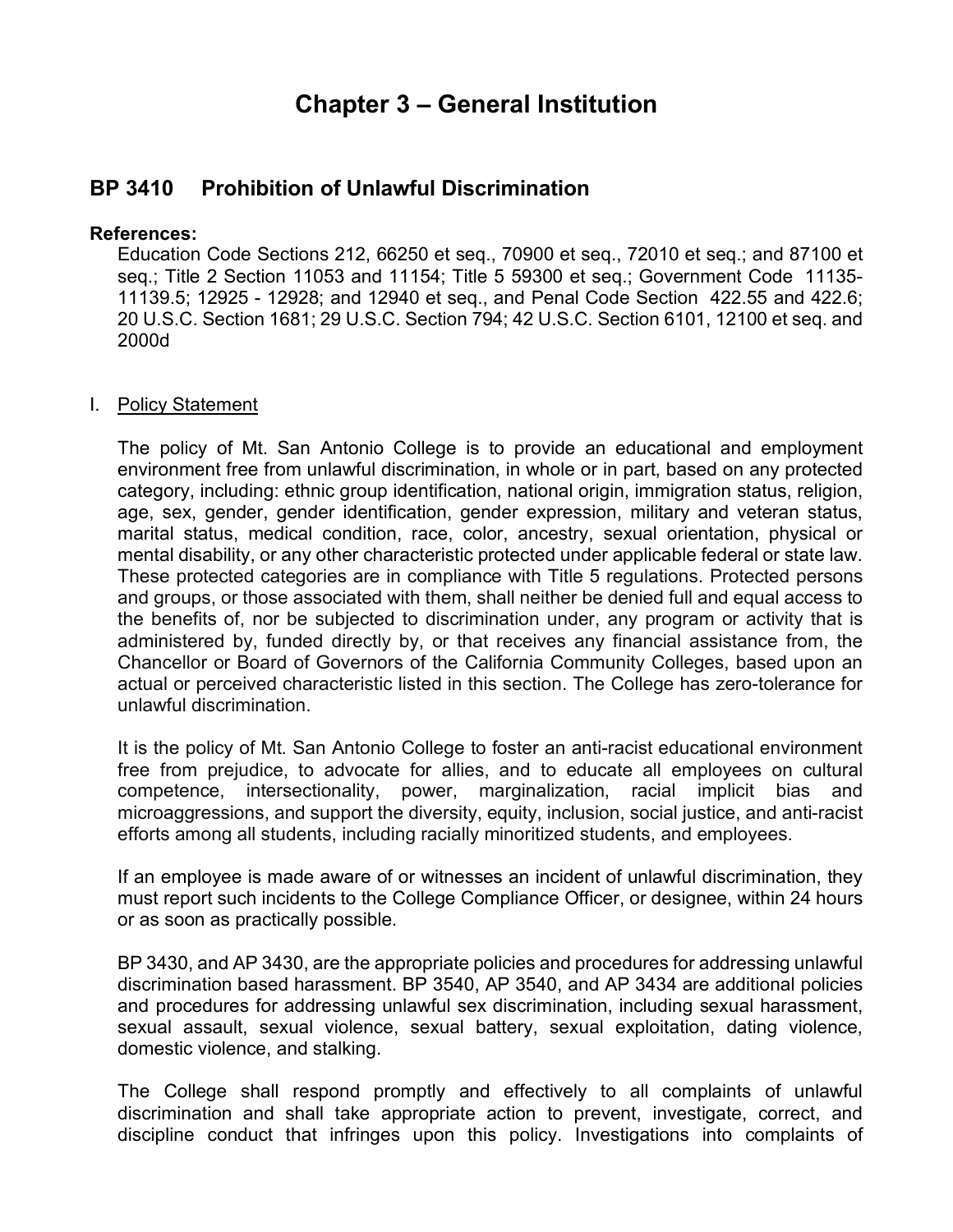discrimination will be conducted in accordance with the procedures set forth in AP 3410, Prohibition of Discrimination and AP 3435, Discrimination and Harassment Investigations.

Procedures for addressing unlawful discrimination shall be administered in accordance with AP 3410 and shall be widely publicized to all students and employees of the institution, in an effort to ensure a campus free from unlawful discrimination.

 cultural climate, and (2) review existing, policies, procedures, and practices with the goal of The College shall develop processes and procedures to regularly (1) assess the campus eliminating structural racism, Structural sexism, and other societal and institutional structures that reinforce discriminatory practices, and marginalization of groups associated with a protected category.

No College funds shall ever be used for membership or for any participation involving financial payment or contribution on behalf of the College or any individual employed by or associated with it, to any private organization whose membership practices are discriminatory on the basis of any protected category.

and Sections 422.6 and 422.55, Penal Code<br>II. <u>Policy Definitions</u> Mt. San Antonio College hereby implements the provisions of Sections 66271.1, 66700 and 70901, Education Code; and Section 11138, Government Code. Reference: Sections 66250 et seq. and 72011, Education Code; Sections 11135 and 12926, Government Code;

- - A. Age with respect to employment discrimination the chronological age of any individual who has reached their 40th birthday.<sup>[1](#page-1-0)</sup>
	- B. Ally a person in a dominant position of power actively working in solidarity with individuals that do not hold that same power or they do not share a social identity with to end oppressive systems and practices. In the context of racial justice, allyship often refers to White people working to end the systemic oppression of people of color.<sup>2</sup>
	- C. Anti-Racist any person who actively opposes racism and the unfair treatment of people based on race. They recognize that all racial groups are equal (i.e. nothing inherently superior or inferior about specific racial groups) and that racist policies have caused racial inequities. They also understand that racism is pervasive and has been embedded into all societal structures. An anti-racist challenges the values, structures, policies, and behaviors that perpetuate systemic racism. [3](#page-1-2)
	- D. Ancestry see National Origin, Article II, Section N or Ethnic Group Identification, Article II, Section G.

<span id="page-1-1"></span><span id="page-1-0"></span> an inclusive model of allyship for racial justice. *The Vermont Connection 32*, 78-88; Reason, R. Millar, E.A., & Scales T.C. (2005). Toward a model of racial justice ally development. Journal of College Student Development, 46(5), 530-546.  $^1$  See Cal. Ed. Code 66260.5; Govt. Code § 12926(b).<br><sup>2</sup> California Community Colleges Chancellor's Office Diversity, Equity, and Inclusion Glossary of Terms; Patel, V.S. (2011). Moving toward

<span id="page-1-2"></span>model of racial justice ally development. *Journal of College Student Development, 46*(5), 530-546.<br><sup>3</sup> California Community Colleges Chancellor's Office Diversity, Equity, and Inclusion Glossary of Terms; Kendi, I.X. (201 One World.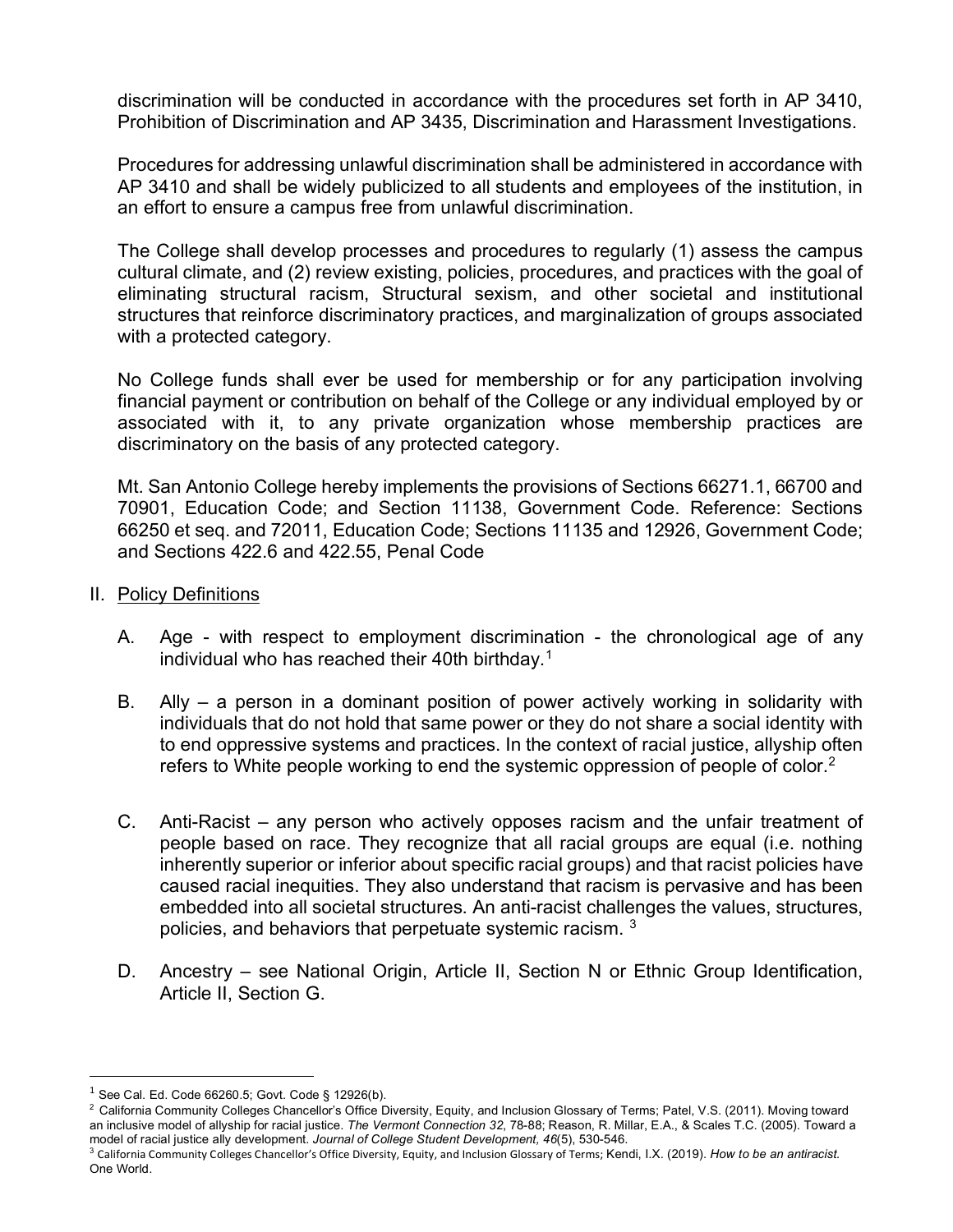- E. Bias inclination, feeling, or opinion, especially one that is preconceived or unreasoned. Biases are unreasonably negative feelings, preferences, or opinions about a social group. It is grounded in stereotypes and prejudices.<sup>4</sup>
- F. Color see Race, Article II, Section P.
- G. Complainant any person who files a complaint or any person who is reported to have experienced a violation of this policy in cases where some other person has made a report on that person's behalf.
- knowledge, memories, and collective identities that are shared by a group of people H. Culture – values, beliefs, traditions, behavioral norms, linguistic expression, and give meaning to their social environments. Culture is learned and inherited behavior that distinguishes members of one group from another group. Culture is not static and can change over time.<sup>[5](#page-2-1)</sup>
- I. Cultural Competence the ability to honor and respect the beliefs, language, interpersonal styles and behaviors of those receiving and providing services. Individuals practicing cultural competence have knowledge of the intersectionality of social identities and the multiple axes of oppression that people from different racial, ethnic, and other minoritized groups face. Individuals striving to develop cultural competence recognize that it is a dynamic, on-going process that requires a long-term commitment to learning. In the context of education, cultural competence refers to the ability to successfully reach students who come from cultures other than one's own. It entails developing personal and interpersonal awareness and sensitivities, learning specific bodies of cultural knowledge, and mastering a set of skills for effective cross-cultural teaching.<sup>[6](#page-2-2)</sup>
- background and experience of an individual. $7$ J. Cultural Humility – an awareness of one's limitations to understanding a person's cultural background and experience. Cultural humility involves interpersonal interactions that are other focused rather than self-focused in regard to the cultural
- K. Disability (mental or physical), as defined in California Government Code § 12926 and the federal Americans with Disabilities Act (ADA), 2008 Amendments:
	- 1. Having a physical or mental condition that limits a major life activity. "Limits" means making the achievement of a major life activity difficult. "Limits" is determined without regard to mitigating measures such as medications, assistive devices,

<span id="page-2-0"></span> <sup>4</sup>California Community Colleges Chancellor's Office Diversity, Equity, and Inclusion Glossary of Terms; Kendi, I.X. (2019). *How to be an antiracist.*  One World.

<span id="page-2-1"></span> <sup>5</sup>California Community Colleges Chancellor's Office Diversity, Equity, and Inclusion Glossary of Terms; *Culture.* American Sociological Association. <https://www.asanet.org/topics/culture>; Abu-Lughod, Lila. 1991. "Writing Against Culture." In Recapturing Anthropology: Working in the

<span id="page-2-2"></span> *competence: A Primer for educators.* Cengage Learning. Rothman, J. (2008). *Cultural competence in process and practice: Building bridges.* Pearson.  $6$  California Community Colleges Chancellor's Office Diversity, Equity, and Inclusion Glossary of Terms; Denboba, D. (1993) *MCHB/DSCSHCN Guidance for Competitive Applications, Maternal and Child Health Improvement Projects for Children with Special Health Care Needs.* U.S. Department of Health and Human Services, Health Services and Resources Administration. Moule, J. (2011) *Cultural* 

<span id="page-2-3"></span> 7 Hook, J. N., Davis, D. D., Owen, J., & DeBlaere, C. (2017). *Cultural humility: Engaging diverse identities in therapy*. American Psychological Association.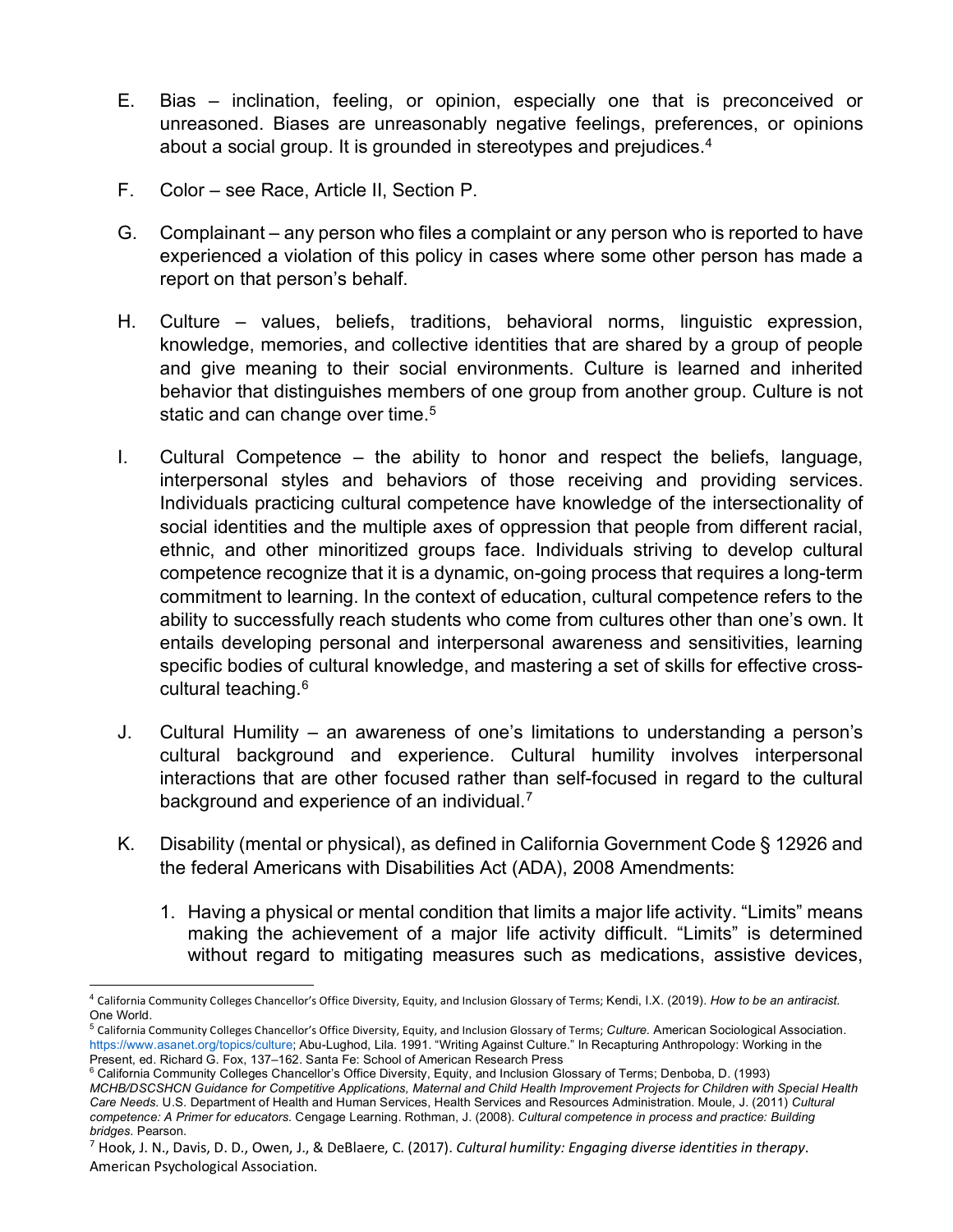prosthetics, or reasonable accommodations, unless the mitigating measure itself limits a major life activity. A "major life activity" is broadly construed and includes physical, mental, and social activities (such as walking, talking, seeing, hearing) and working; or

- 2. Having a known history of a qualifying impairment; or
- 3. Being regarded or treated as having or having had a qualifying impairment; or
- 4. Being regarded or treated as having or having had such an impairment that has no presently disabling effects but may become a qualifying impairment in the future.
- 5. Disability includes HIV and AIDS.

 gambling, kleptomania, pyromania, or psychoactive substance use disorders resulting Disability does not include sexual behavior disorders such as addictions, compulsive from the current unlawful use of controlled substances or other drugs.

- L. Unlawful Discrimination<sup>8</sup> Unfair or unequal treatment of an individual (or group) gender expression, military and veteran status, marital status, medical condition, race, based upon an actual or perceived characteristic related to ethnic group identification, national origin, immigration status, religion, age, sex, gender, gender identification, color, ancestry, sexual orientation, physical or mental disability, or any other characteristic protected under applicable federal or state law.
- M. Diversity the myriad of ways in which people differ, including the psychological, physical, cognitive, and social differences that occur among all individuals, such as race, ethnicity, nationality, socioeconomic status, religion, economic class, education, age, gender, sexual orientation, marital status, mental and physical ability, and learning styles. Diversity is all inclusive and supportive of the proposition that everyone and every group should be valued. Diversity requires understanding these differences and moving beyond tolerance to embrace and celebrate the rich dimensions of our differences.<sup>9</sup>
- N. Equity the condition under which individuals are provided the resources they need to have access to the same opportunities as the general population. Equity can seek to remedy systematic inequalities, meaning the distribution of resources provides more for those who need it most. Conversely equality indicates uniformity where everything is evenly distributed among [people.](https://people.10)[10](#page-3-2)
- O. Ethnic Group Identification includes ancestry, color, and ethnic [background.](https://background.11)<sup>11</sup>
- P. Gender Expression a person's gender related appearance and behavior whether or not stereotypically associated with the person's assigned sex at [birth.](https://birth.12)<sup>[12](#page-3-4)</sup>

<span id="page-3-2"></span>[Www.Naceweb.Org.](Www.Naceweb.Org)<https://www.naceweb.org/about-us/equity-definition>/. *Equity and equality are not equal.* The Education Trust. <https://edtrust.org/the-equity-line/equity-and-equality-are-not-equal>/<br><sup>11</sup> See Cal. Govt. Code § 12926(o).

<span id="page-3-0"></span><sup>8</sup> See 5 CCR § 59311

<span id="page-3-1"></span> $^9$  California Community Colleges Chancellor's Office Diversity, Equity, and Inclusion Glossary of Terms; Esty, K., Griffin, R., & Hirsch, M.S.  (1995). *Workplace Diversity. A manager's guide to solving problems and turning diversity into a competitive advantage.* Adams Media Corp; Susser, I. and Patterson, T. (Ed.). (2001). *Cultural Diversity in the United States: A Critical Reader.* Wiley-Blackwell. Pincus, F.L. (2011). Understanding Diversity: An Introduction to Class, Race, Gender, and Sexual Orientation, and Disability. Lynne Rienner Publishers.<br><sup>10</sup> California Community Colleges Chancellor's Office Diversity, Equity, and Inclusion Glo

<span id="page-3-4"></span><span id="page-3-3"></span> $12$  See Cal. Govt. Code § 12926(r); 2CCR § 11030(a).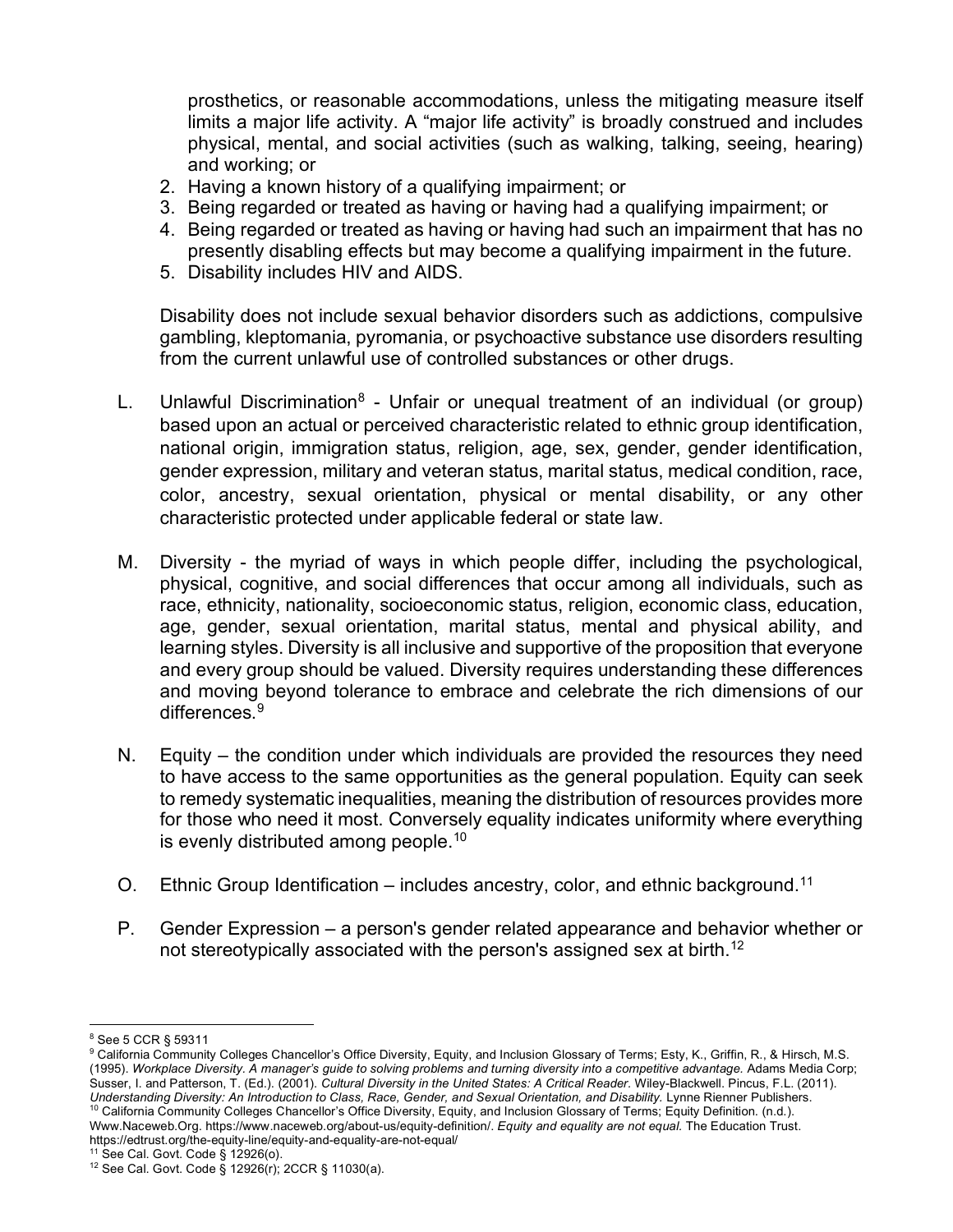- Q. Gender Identity each person's internal understanding of their gender, or the person's sex assigned at birth, or transgender.<sup>1[3](#page-4-0)</sup> perception of a person's gender identity, which may include male, female, a combination of male and female, neither male nor female, a gender different from the
- R. Genetic Information<sup>[14](#page-4-1)</sup>:
	- The person's genetic tests.
	- The genetic tests of the person's family members.
	- The manifestation of a disease or disorder in the person's family members.
	- • Any request for, or receipt of genetic services, or participation in clinical research that includes genetic services, by a person or any person's family member.
	- Genetic Information does not include information about the sex or age of any person.
- includes: U.S. Citizen; Permanent or Conditional Resident; Non-Immigrant (in the S. Immigrant Status – the way in which a person is present in the United States and country legally, but only on a temporary basis); Asylee; Refugee, Person with Temporary Protected Status; or Undocumented.
- T. Implicit Bias bias that results from the tendency to process information based on unconscious associations and feelings, even when these are contrary to one's conscious or declared [beliefs.](https://beliefs.15)[15](#page-4-2)
- U. Inclusion authentically bringing traditionally excluded individuals and/or groups into processes, activities, and decision/policy making in a way that shares [power.](https://power.16)[16](#page-4-3)
- V. Intersectionality the acknowledgement that within groups of people with a common their identities reflects an intersection of overlapping oppressions. Therefore, identity, whether it be gender, sexuality, religion, race, or one of the many other defining aspects of identity, there exist intragroup differences. In other words, each individual experience social structure slightly differently because the intersection of sweeping generalizations about the struggle or power of a particular social group fail to recognize that individuals in the group also belong to other social groups and may experience other forms of marginalization.<sup>1[7](#page-4-4)</sup>
- W. Marginalization the process by which minority groups/cultures are excluded, ignored, or relegated to the outer edge of a group/society/community. A tactic used to devalue

<span id="page-4-2"></span>

<span id="page-4-1"></span><span id="page-4-0"></span> Wallace, A. C., Souza-Smith, F. M., Tsien, F., Casey, G. P., & Gunaldo, T. P. (2020). Knowledge gains in a professional development workshop on diversity, equity, inclusion, and implicit bias in academia. *Advances in Physiology Education*, 44(3), 286–294. <sup>13</sup> See 2 CCR § 11030(b)<br><sup>14</sup> See Cal. Govt. Code § 12926(g).<br><sup>15</sup> California Community Colleges Chancellor's Office Diversity, Equity, and Inclusion Glossary of Terms; Harrison-Bernard, L. M., Augustus<https://doi.org/10.1152/advan.00164.2019>

<span id="page-4-3"></span><sup>&</sup>lt;sup>16</sup> California Community Colleges Chancellor's Office Diversity, Equity, and Inclusion Glossary of Terms; Gilson, C. B., Gushanas, C. M., Yi-Fan Li, Foster, K., & Li, Y.-F. (2020). Defining inclusion: Faculty and student attitudes regarding postsecondary education for students with intellectual and developmental disabilities. *Intellectual & Developmental Disabilities, 58*(1), 65–81. <https://doi>-

<span id="page-4-4"></span>org.ezproxy.losrios.edu/10.1352/1934-9556-58.1.65<br><sup>17</sup> California Community Colleges Chancellor's Office Diversity, Equity, and Inclusion Glossary of Terms; Intersectionality – Subcultures and Sociology. (n.d.). <Https://Haenfler.Sites.Grinnell.Edu/Subcultural-Theory-and-Theorists/Intersectionality>/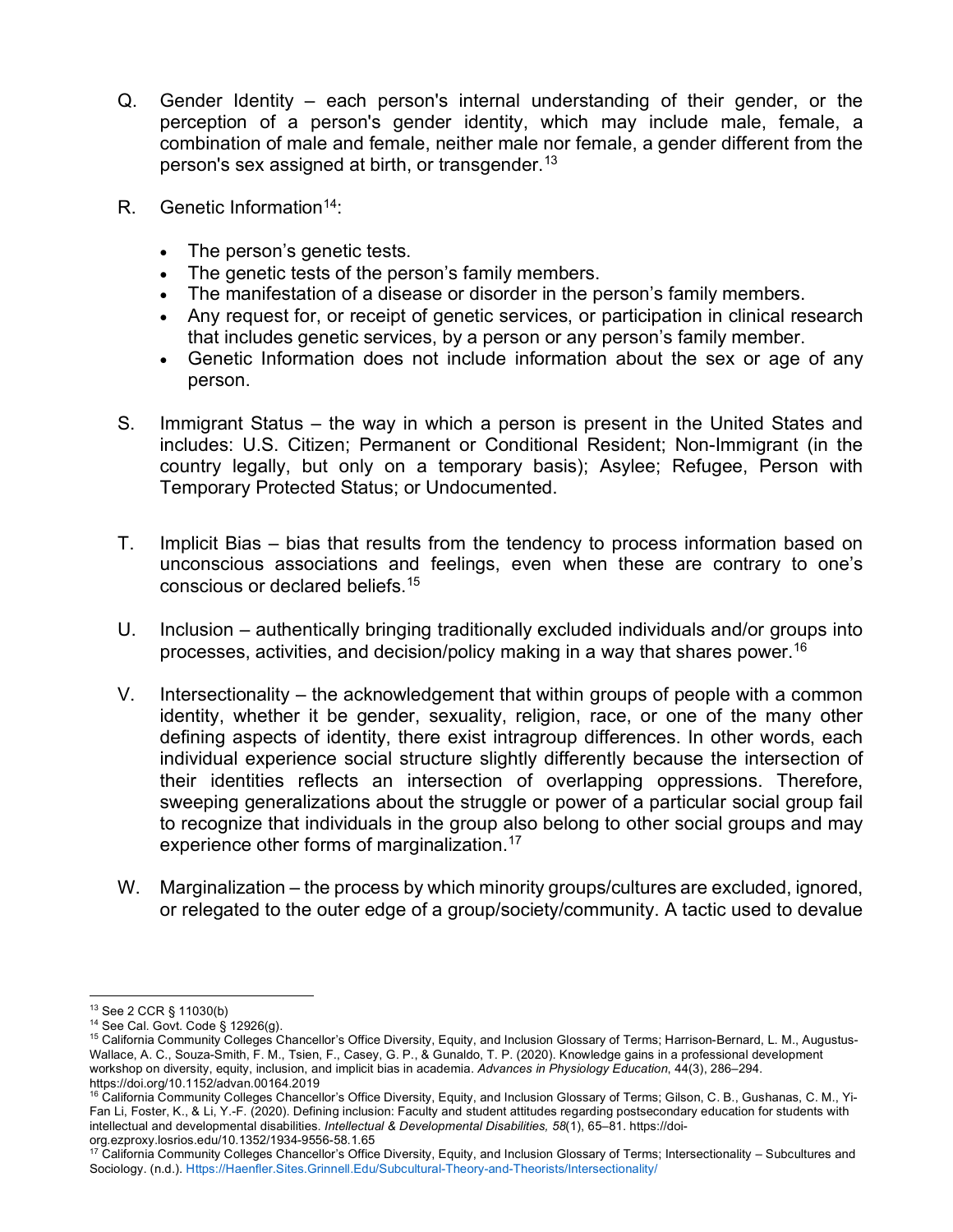them as deviant and regressive. $^{\rm 18}$ those that vary from the norm of the mainstream, sometimes to the point of denigrating

- X. Marital Status an individual's state of marriage, non-marriage, divorce or dissolution, separation, widowhood, annulment, or other marital state.<sup>[19](#page-5-1)</sup>
- Y. Medical Condition<sup>[20](#page-5-2)</sup> includes the following:
	- 1. Any health impairment related to or associated with a diagnosis of cancer or a record or history of cancer; or
	- 2. Genetic characteristics. For purposes of this section, "genetic characteristics" means either of the following:
		- a. Any scientifically or medically identifiable gene or chromosome, or combination or alteration thereof, that is known to be a cause of a disease or disorder in a person or offspring, or that is determined to be associated with a statistically increased risk of development of a disease or disorder, and that is presently not associated with any symptoms of any disease or disorder; or
		- b. Inherited characteristics that may derive from the individual or family member, or that are determined to be associated with a statistically increased risk of with any symptoms of any disease or disorder. that are known to be a cause of a disease or disorder in a person or offspring, development of a disease or disorder, and that are presently not associated
- Z. Microagressions brief and commonplace daily verbal, behavioral and environmental indignities, whether intentional or unintentional, that communicate hostile, derogatory or negative racial slights and insults that potentially have harmful or unpleasant psychological impact on the target person or group.[21](#page-5-3)
- AA. Minoritized describes the process of "minoritization" whereby individuals are afforded less power and representation based on their social identities and protected categories. These social identities, such as race and ethnicity, are socially constructed concepts that are created and accepted by society. They are used to minoritize individuals in specific environments and institutions that sustain an overrepresentation of Whiteness and subordinate other groups.
- BB. National Origin<sup>22</sup> includes, but is not limited to, the individual's or ancestors' actual or perceived:
	- 1. physical, cultural, or linguistic characteristics associated with a national origin group;
	- 2. marriage to or association with persons of a national origin group;

<span id="page-5-0"></span> $^{18}$  California Community Colleges Chancellor's Office Diversity, Equity, and Inclusion Glossary of Terms; Lassiter, C., Norasakkunkit, V., Shuman, B., & Toivonen, T. (2018). Diversity and resistance to change: Macro conditions for marginalization in post-industrial societies. *Frontiers in Psychology*, *9,* 812; University of Washington Department of Epidemiology Equity, Diversity, and Inclusion Committee. Glossary of Equity, Diversity, and Inclusion Terms. 2019. [Retrieved August 5,2020].<br><sup>19</sup> See 2 CCR §11053 (a).

<span id="page-5-3"></span>

<span id="page-5-2"></span><span id="page-5-1"></span><sup>&</sup>lt;sup>19</sup> See 2 CCR §11053 (a).<br><sup>20</sup> See Cal. Govt. Code § 12926 (i).<br><sup>21</sup> California Community Colleges Chancellor's Office Diversity, Equity, and Inclusion Glossary of Terms; Solorzano, D., Ceja, M., & Yosso, T. (2000). *Critical race theory, racial microaggressions, and campus racial climate: The experiences of African American college students.* 

 The Journal of Negro Education, 69, pp 60-73.

<span id="page-5-4"></span><sup>22</sup> See Cal. Ed. Code § 66261.3; 2 CCR § 11027.1 (a)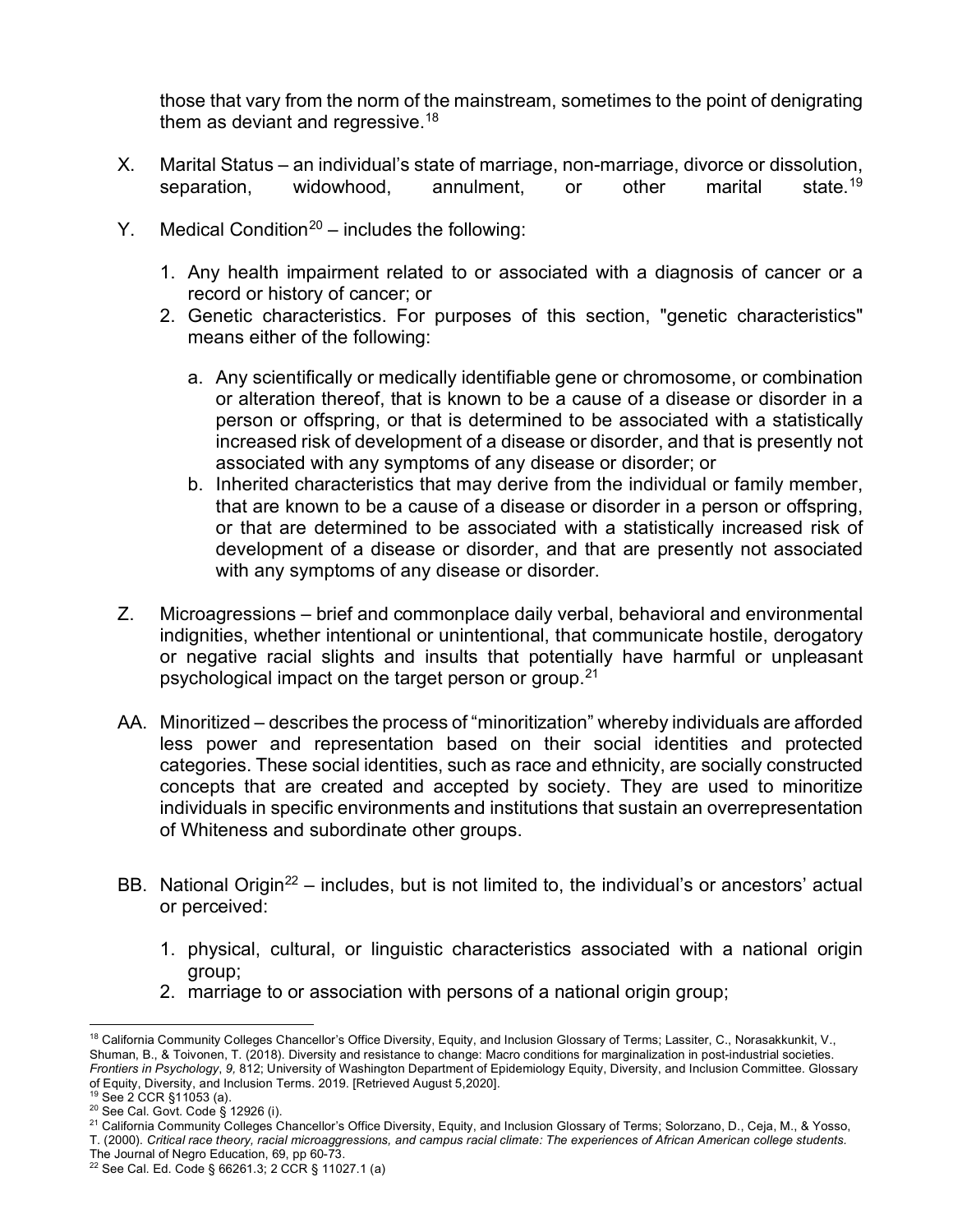- 3. tribal affiliation;
- 4. membership in or association with an organization identified with or seeking to promote the interests of a national origin group;
- 5. attendance or participation in schools, churches, temples, mosques, or other religious institutions generally used by persons of a national origin group; and
- 6. name that is associated with a national origin group.
- CC. Power ability to exercise one's will over others. Power occurs when some individuals or groups wield a greater advantage over others, thereby allowing them greater access to and control over resources. There are six bases of power:
	- 1. reward power (i.e., the ability to mediate rewards),
	- 2. coercive power (i.e., the ability to mediate punishments),
	- 3. legitimate power (i.e., based on the perception that the person or group in power has the right to make demands and expects others to comply),
	- 4. referent power (i.e., the perceived attractiveness and worthiness of the individual or group in power),
	- 5. expert power (i.e., the level of skill and knowledge held by the person or group in power) and
	- 6. informational power (i.e., the ability to control information).
- DD. Preponderance of the Evidence<sup>[23](#page-6-0)</sup> the standard of evidence applied to investigations of allegations of Discrimination. Preponderance of the Evidence means the greater weight of the evidence. In applying this standard, the investigator will consider whether the evidence on one side outweighs, preponderates over, or is more than, the evidence on the other side.
- EE. Prejudice hostile attitude or feeling toward a person solely because he or she belongs to a group to which one has assigned objectionable qualities. Prejudice refers to a preconceived judgment, opinion or attitude directed toward certain people based on their membership in a particular group. It is a set of attitudes, which supports, causes, or justifies discrimination. Prejudice is a tendency to over categorize.<sup>24</sup>
- FF. Race a social construct that artificially divides people into distinct groups based on society at a given period of time. There are no distinctive genetic characteristics that truly distinguish between groups of people. Race presumes human worth and social characteristics such as physical appearance (particularly skin color), cultural affiliation, cultural history, ethnic classification, and the social, economic and political needs of a status for the purpose of establishing and maintaining privilege and power. Race is independent of ethnicity[.25](#page-6-2)

 hair texture and protective hairstyles; includes, but is not limited to, such hairstyles as Race is inclusive of traits historically associated with race, including, but not limited to, braids, locks, and twists. [26](#page-6-3)

<span id="page-6-0"></span><sup>23</sup> See Cal. Ed. Code § 67386 (a)(3).

<span id="page-6-1"></span><sup>&</sup>lt;sup>24</sup> California Community Colleges Chancellor's Office Diversity, Equity, and Inclusion Glossary of Terms; Allport, G. W., Clark, K., & Pettigrew, T. (1954).<br>The nature of preiudice.

<span id="page-6-2"></span> [Retrieved August 5,2020]. <sup>25</sup> California Community Colleges Chancellor's Office Diversity, Equity, and Inclusion Glossary of Terms; University of Washington Department of Epidemiology Equity, Diversity, and Inclusion Committee. Glossary of Equity, Diversity, and Inclusion Terms. 2019.

<span id="page-6-3"></span> $26$  See Cal. Ed. Code § 66261.7; Cal. Govt. Code § 12926(w)(x).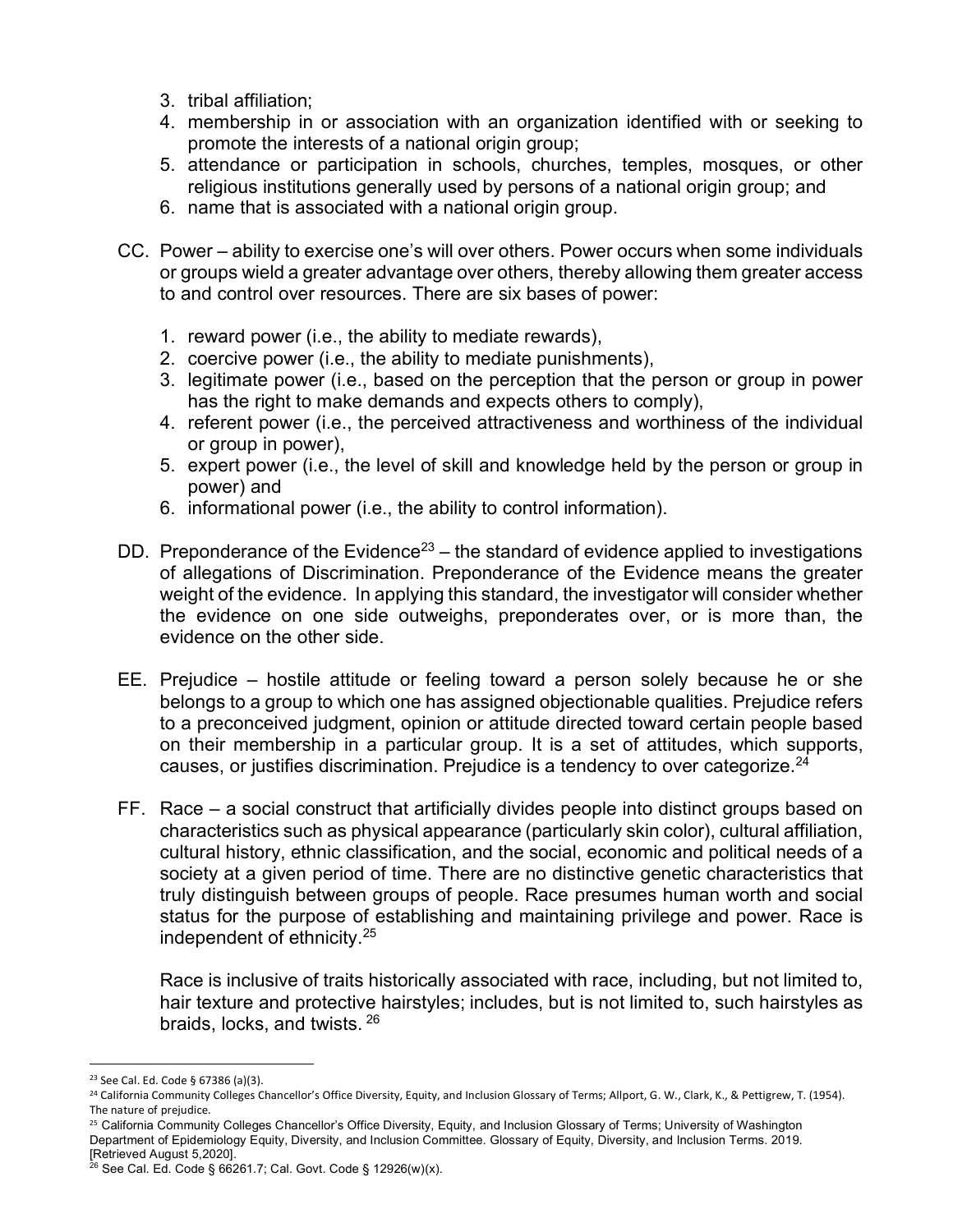- GG. Racism the intentional or unintentional use of power to isolate, separate and exploit others on the basis of race. Racism refers to a variety of practices, beliefs, social relations, and phenomena that work to reproduce a racial hierarchy and social structure that yield superiority, power, and privilege for some, and discrimination and oppression for others. It can take several forms, including representational, ideological, discursive, interactional, institutional, structural, and systemic. Racism exists when ideas and assumptions about racial categories are used to justify and reproduce a racial hierarchy and racially structured society that unjustly limits access to resources, rights, and privileges on the basis of race.
	- (a) Covert Racism form of racial discrimination that is disguised and indirect, rather than public or obvious. Covert racism discriminates against individuals through often evasive or seemingly passive methods. Since racism is viewed as socially unacceptable by mainstream society, people engage in covert racism in subtle ways, and therefore it may go unchallenged or unrecognized.<sup>27</sup>
	- discrimination that is observable. Characterized by blatant use of negative and/or racial group. Overt racism occurs in individual and group interactions, institutions, (b) Overt Racism – an unconcealed, unapologetic form of ethnocentrism and racial intentionally harmful attitudes, ideas, or symbols and actions directed at a specific spanning micro- and macro-level social realities.<sup>28</sup>
	- racism all other forms of racism emerge from structural racism.<sup>29</sup> (c) Structural Racism – the normalization and legitimization of an array of dynamics – historical, cultural, institutional and interpersonal – that routinely advantage Whites while producing cumulative and chronic adverse outcomes for people of color. Structural racism encompasses the entire system of White domination, diffused and infused in all aspects of society including its history, culture, politics, economics and entire social fabric. Structural racism is more difficult to locate in a particular institution because it involves the reinforcing effects of multiple institutions and cultural norms, past and present, continually reproducing old and producing new forms of racism. Structural racism is the most profound and pervasive form of
- HH. Religion<sup>[30](#page-7-3)</sup> includes all aspects of religious belief, observance, and practice, including religious dress and grooming practices. "Religious dress practice" shall be construed broadly to include the wearing or carrying of religious clothing, head or face coverings, jewelry, artifacts, and any other item that is part of the observance by an individual of his or her religious creed. "Religious grooming practice" shall be construed broadly to include all forms of head, facial, and body hair that are part of the observance by an individual of his or her religious creed. Religion includes agnosticism and atheism.

<span id="page-7-0"></span> $^{27}$  California Community Colleges Chancellor's Office Diversity, Equity, and Inclusion Glossary of Terms; Bonilla-Silva, E. (1997). Rethinking Kendrick A. (1991). The new racism. American Journal of Political Science, 35(2), 423-447. racism: toward a structural interpretation. *American Sociological Association, 62*(3), 465-480; Sniderman, P.M., Piazza, T., Tetlock P.E., &

<span id="page-7-1"></span>Kendrick A. (1991). The new racism. *American Journal of Political Science, 35*(2), 423-447.<br><sup>28</sup> California Community Colleges Chancellor's Office Diversity, Equity, and Inclusion Glossary of Terms; Elias, Sean. (2015). R 10.1002/9781118663202.wberen398.

<span id="page-7-2"></span> Department of Epidemiology Equity, Diversity, and Inclusion Committee. Glossary of Equity, Diversity, and Inclusion Terms. 2019. [Retrieved August 5, 2020].  $^{29}$  California Community Colleges Chancellor's Office Diversity, Equity, and Inclusion Glossary of Terms; University of Washington

<span id="page-7-3"></span> $^{30}$  See Cal Ed. Code § 212.3, 66262; Cal. Govt. Code § 12926(q) and